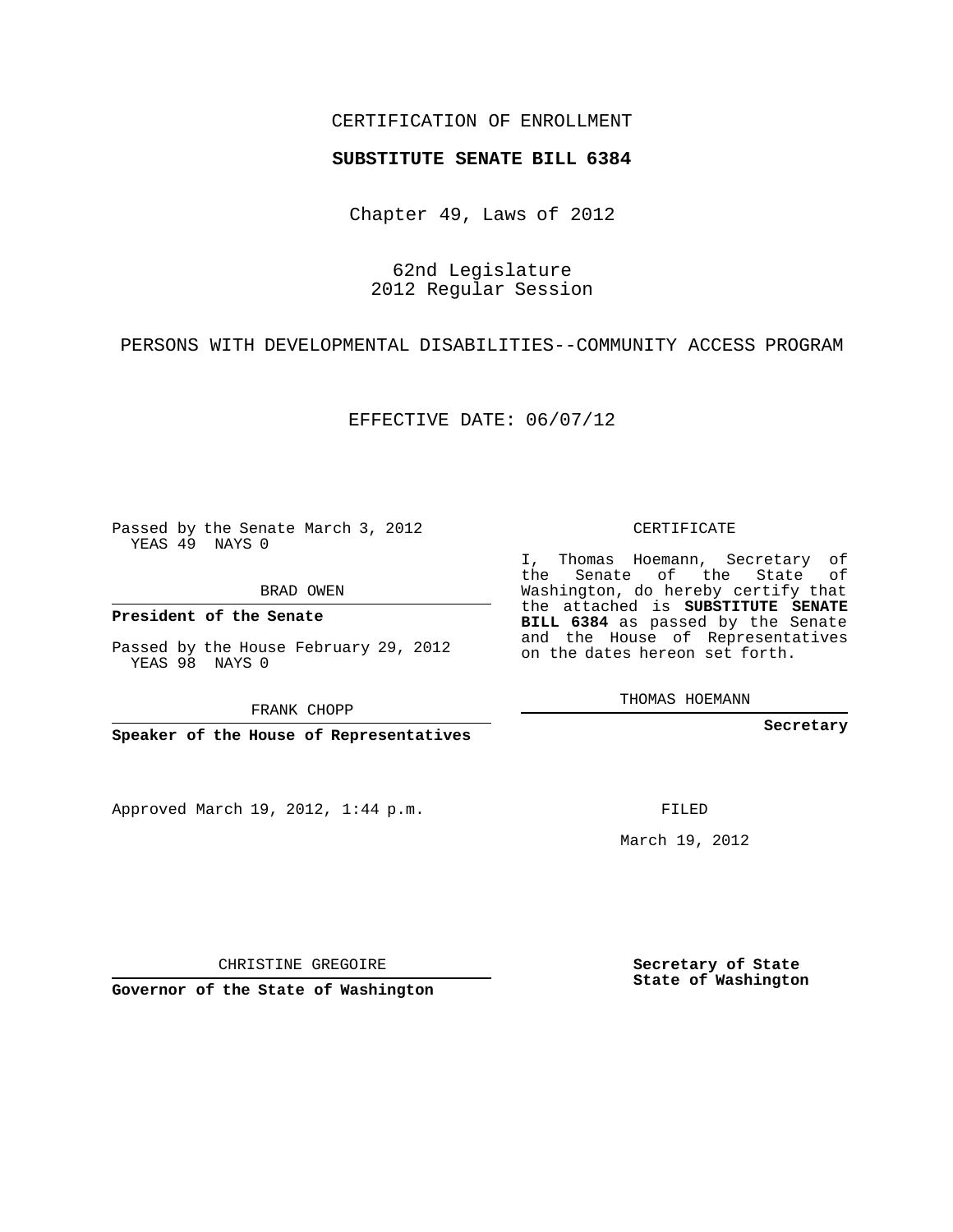# **SUBSTITUTE SENATE BILL 6384** \_\_\_\_\_\_\_\_\_\_\_\_\_\_\_\_\_\_\_\_\_\_\_\_\_\_\_\_\_\_\_\_\_\_\_\_\_\_\_\_\_\_\_\_\_

\_\_\_\_\_\_\_\_\_\_\_\_\_\_\_\_\_\_\_\_\_\_\_\_\_\_\_\_\_\_\_\_\_\_\_\_\_\_\_\_\_\_\_\_\_

### AS AMENDED BY THE HOUSE

Passed Legislature - 2012 Regular Session

## **State of Washington 62nd Legislature 2012 Regular Session**

**By** Senate Health & Long-Term Care (originally sponsored by Senators Parlette, Murray, Keiser, Fraser, Carrell, Kline, Pridemore, Frockt, Delvin, Harper, Fain, Honeyford, Benton, Hobbs, Hewitt, Shin, Regala, McAuliffe, Conway, Kohl-Welles, Roach, Haugen, and Nelson)

READ FIRST TIME 02/03/12.

 AN ACT Relating to ensuring that persons with developmental disabilities be given the opportunity to transition to a community access program after enrollment in an employment program; and adding a new section to chapter 71A.12 RCW.

BE IT ENACTED BY THE LEGISLATURE OF THE STATE OF WASHINGTON:

 NEW SECTION. **Sec. 1.** A new section is added to chapter 71A.12 RCW to read as follows:

 (1) Clients age twenty-one and older who are receiving employment services must be offered the choice to transition to a community access program after nine months of enrollment in an employment program, and the option to transition from a community access program to an employment program at any time. Enrollment in an employment program begins at the time the client is authorized to receive employment.

(2) Prior approval by the department shall not be required to